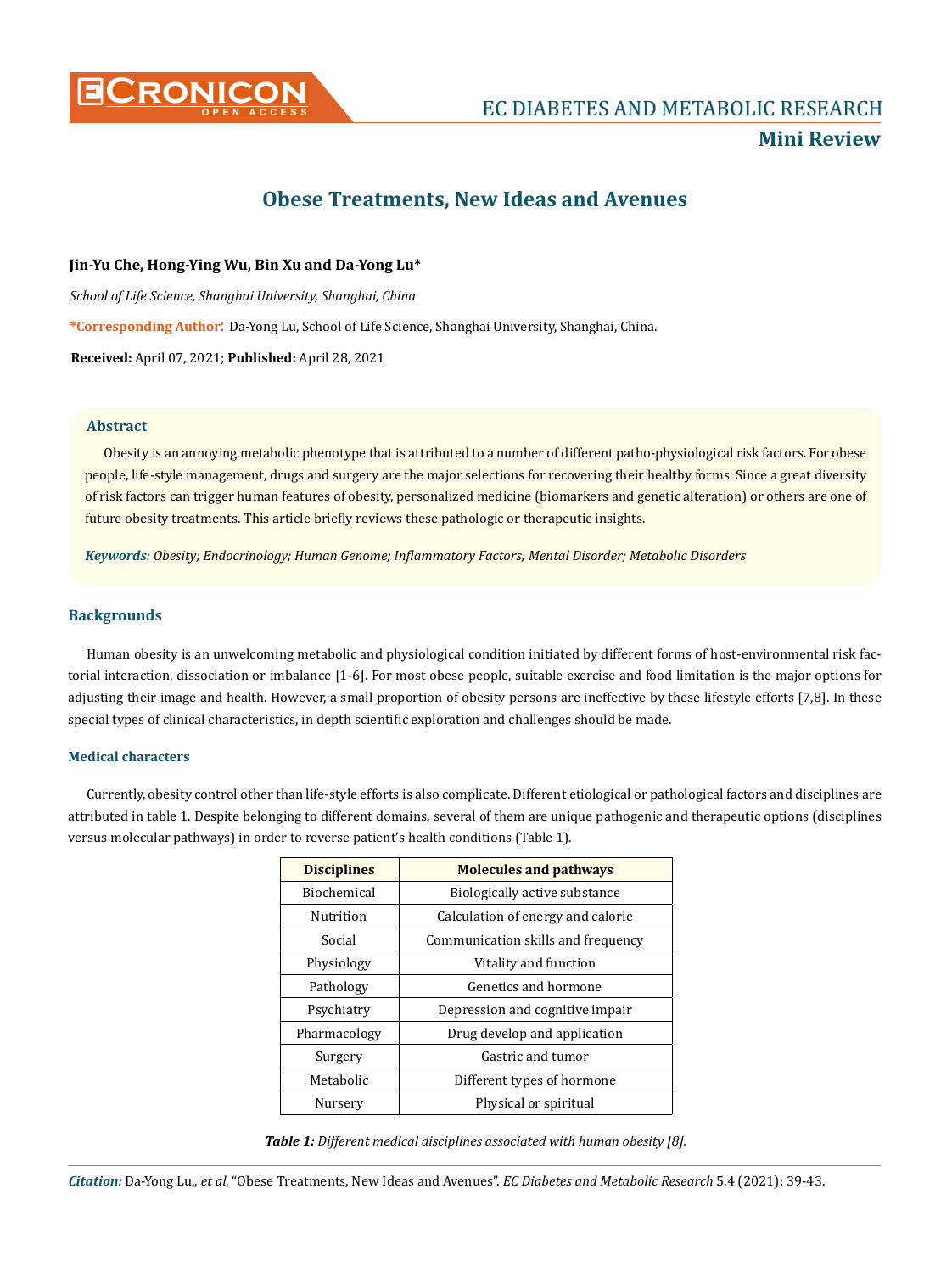#### **Pathological features**

Many pathological characters must be further investigated and clinical validation [8-24]. A great variety of patho-physiological molecules and pathways may participate in healthy or morbidity subjects:

- Endocrinological abnormal and imbalance (molecules and pathways)
- Neuropsychiatric symptoms and pathways (mood or cognitive disables)
- Pathophysiological molecules, mechanisms and pathways
- Inflammatory-related pathways (growth factors, hormones and viral)
- Immune-related pathways (cytokine, interleukin and lymphocytes)
- Co-morbidity (type 2 diabetes, cardiovascular and inheritable)
- Human genomic vulnerability and family.

Among a variety of potential factors for human obesity, each of conventional therapies or food limitation may be low-efficacy and offtargets. Thus, excellent pharmacological study is indispensable.

#### **Pharmacological challenge**

Table 2 shows important areas for obesity treatment studies. Pharmacological knowledge and drug development for human obesity is quite demanding. Now, many experimental animal models are utilized in labs. To achieve targeted therapeutics for genetic/molecular abnormality, clinical treatments and new drug development may be important [24-26]. Drug combination is one of the leading therapeutic miracles clinically. However, foundational study of drug combination needs elaborative efforts [27-29]. Combinations (drugs plus life-style) are widely recommended for obese patients [30-33]. Genetic/molecular abnormality s drug targets needs to be evaluated by modern approaches [34-38].

| <b>Disciplines</b> | <b>Pathways</b>                                              |
|--------------------|--------------------------------------------------------------|
| Drug development   | Mechanisms, targets and structure                            |
| Herbal medicine    | Herbal selection and phyto-chemistry                         |
| Drug combination   | Different possibility as complete as possible                |
| Pharmaceutical     | Increasing drug absorption and distribution (nano-particles) |

*Table 2: Pharmacological challenge for future obese treatment study.*

## **Clinical trials**

Personalized medicine (PM) may be more effective in order to target different types of human population, especially for cancer patients [39-42]. Given the possibility of PM in different metabolic disease treatment [24-26], these therapeutic strategies may be widely used lately. To achieve better obesity treatments, new drug development and herbal medicine is also very useful in metabolic diseases [37,38]. Future approaches should be emphasized.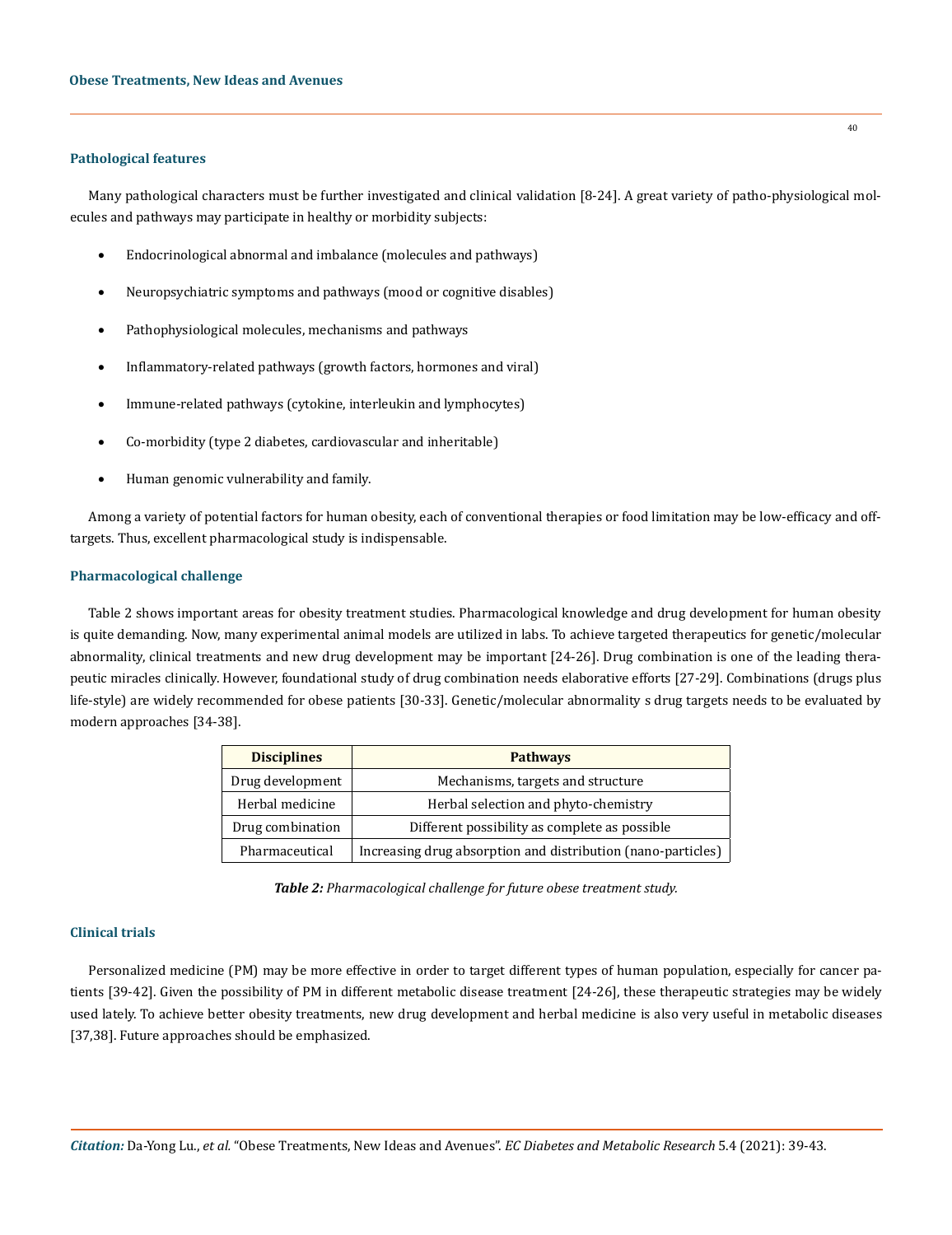#### **Nursery**

Patient treatment and recovery needs high-quality nursery service and supports [43-47]. Different types of nursery progress may more or less help a lot for health and human obesity in various medical disciplines.

#### **Conclusion**

Human obesity is associated with a lot of different risk-factors. Apart from life-style adjustment, drug and other therapies are also useful. To well accomplish different kinds of therapeutic efforts, biomedical study is indispensable. After some genetic or molecular investigation, all obese people can be treated.

#### **Conflict of Interests**

None.

## **Bibliography**

- 1. [World Health Organization. WHO, Obesity and overweight \(2018\).](https://www.who.int/news-room/fact-sheets/detail/obesity-and-overweight)
- 2. Lu DY., *et al*. "Obesity, risks and managements". *Metabolomics* 8.1 (2018): e155.
- 3. Lu DY., *et al*. "An overview of obesity". *Metabolomics* 8.2 (2018): 200.
- 4. Jainta N., *et al*. "Infection diseases and vaccination in patients with diabetes". *EC Diabetes and Metabolic Research* 3.3 (2019): 91-97.
- 5. Lu DY., *et al*[. "Pathology and treatments of obesity".](https://www.oatext.com/pathology-and-treatments-of-obesity.php) *Trends in Medicine* 8.5 (2018): 157.
- 6. Lu DY., *et al*. "Obese study, keep up the momentum". *[International Journal of Endocrinology and Research](https://innovationinfo.org/international-journal-of-endocrinology-research/article/Obese-Study-Keeping-up-Momentum)* 1.1 (2018): 4-8.
- 7. [Brestoff JJR and Artis D. "Immune regulation of metabolic homeostasis in health and disease".](https://pubmed.ncbi.nlm.nih.gov/25815992/) *Cell* 161 (2015): 146-160.
- 8. [Yanai H. "VLDL is the leading actor in lipid abnormality in patients with diabetes and obesity".](https://www.jofem.org/index.php/jofem/article/view/432/508) *Journal of Endocrinology and Metabolism* [7.4 \(2017\): 101-102.](https://www.jofem.org/index.php/jofem/article/view/432/508)
- 9. Steculorum SM., *et al*[. "Hypothalamic UDP increases in obesity and promotes feeding via P2Y6-dependent activation of AgRP neu](https://www.sciencedirect.com/science/article/pii/S0092867415010466)rons". *Cell* [162 \(2015\): 1404-1417.](https://www.sciencedirect.com/science/article/pii/S0092867415010466)
- 10. Lee YS., *et al*[. "Increased adipocyte O2 consumption triggers HIF-1α, causing inflammation and insulin resistance in obesity".](https://pubmed.ncbi.nlm.nih.gov/24906151/) *Cell* 157 [\(2014\): 1339-1352.](https://pubmed.ncbi.nlm.nih.gov/24906151/)
- 11. Quarta C., *et al*[. "Epigenetic ON/OFF switches for obesity".](https://pubmed.ncbi.nlm.nih.gov/26824648/) *Cell* 164 (2016): 341-342.
- 12. Dalgaard K., *et al*[. "Trim28 haploinsufficiency triggers bi-stable epigenetic obesity".](https://pubmed.ncbi.nlm.nih.gov/26824653/) *Cell* 164 (2016): 353-364.
- 13. Lu DY., *et al*[. "Mini-review of obesity, etiology progresses and different therapeutics".](https://www.researchgate.net/publication/333530429_Mini-Review_of_Obesity_Etiology_Progresses_and_Different_Therapeutics) *EC Diabetes and Metabolic Research* 3.3 (2019): [98-102.](https://www.researchgate.net/publication/333530429_Mini-Review_of_Obesity_Etiology_Progresses_and_Different_Therapeutics)
- 14. Lu DY., *et al*[. "Human obesity, pathological and therapeutic advances".](https://www.ecronicon.com/ecpt/pdf/ECPT-07-00279.pdf) *EC Pharmacology and Toxicology* 7.4 (2019): 231-238.
- 15. Singh A., *et al*[. "Protective role of Terminalia Chebula in streptozotocin-induced diabetic mice for wound healing activity".](https://www.journaljammr.com/index.php/JAMMR/article/view/11377) *British [Journal of Medicine and Medical Research](https://www.journaljammr.com/index.php/JAMMR/article/view/11377)* 22.2 (2017): 1-8.

41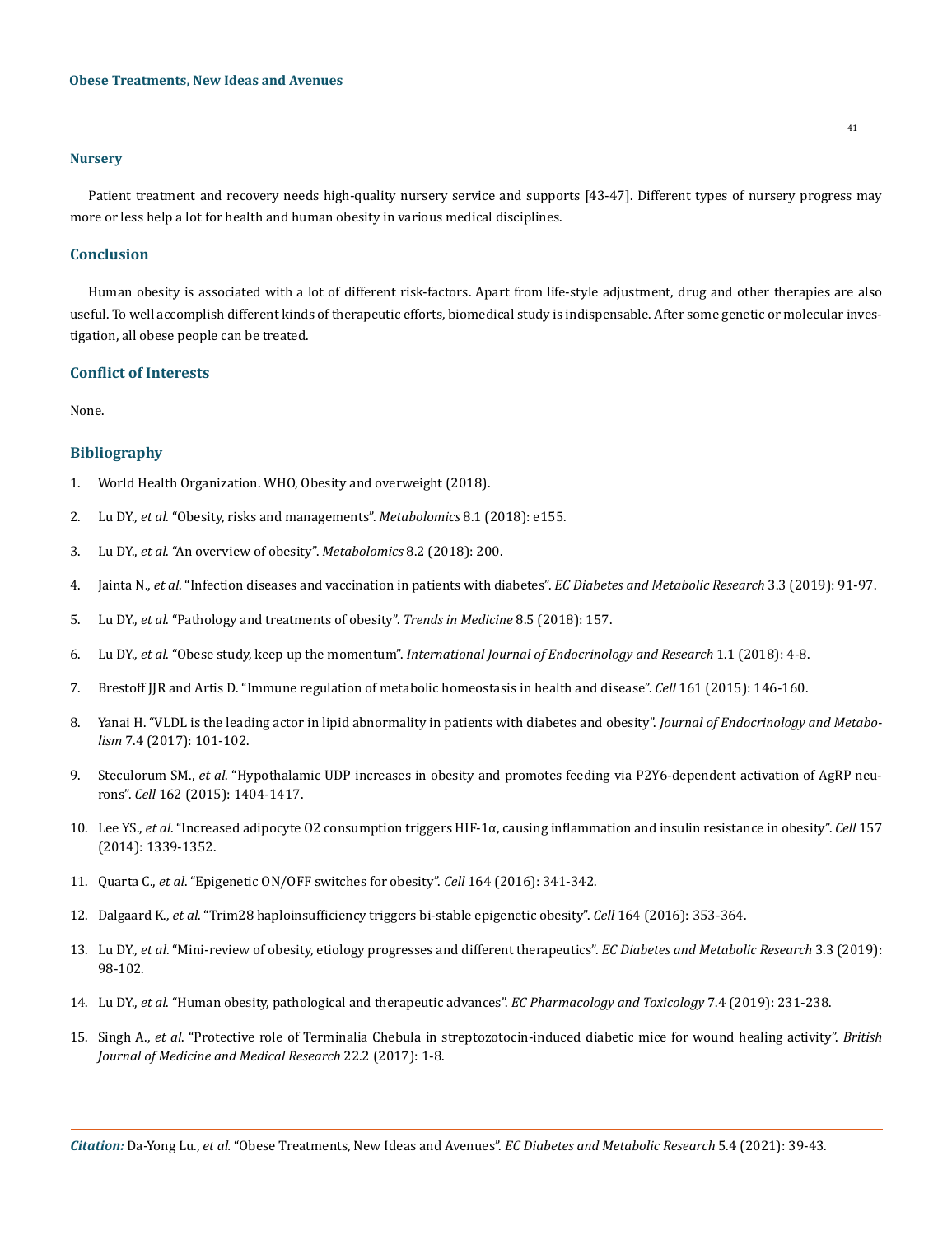#### **Obese Treatments, New Ideas and Avenues**

- 16. Smith RE., *et al*. "Dietary carbohydrates that modulate the immune system". *[Clinical Immunology, Endocrine and Metabolic Drugs](https://www.researchgate.net/publication/287965568_Dietary_Carbohydrates_that_Modulate_the_Immune_System)* 2.1 [\(2015\): 35-42.](https://www.researchgate.net/publication/287965568_Dietary_Carbohydrates_that_Modulate_the_Immune_System)
- 17. Nzuza S., *et al*[. "Highly active antiretroviral therapy—associated metabolic syndrome and lipodystrophy: pathophysiology and cur](https://www.jofem.org/index.php/jofem/article/view/364)rent therapeutic interventions". *[Journal of Endocrinology and Metabolism](https://www.jofem.org/index.php/jofem/article/view/364)* 7.4 (2017): 103-116.
- 18. [Sgrawai P. "An overview on adverse drug reactions".](https://www.ecronicon.com/ecps/pharmaceutical-science-ECPS-02-000020.php) *EC Pharmaceutical Science* 2.1 (2015): 181-182.
- 19. [Correa-Giannella ML and Machado UF. "SLC2A4 gene: a promising target for pharmacogenomics of insulin resistance".](https://pubmed.ncbi.nlm.nih.gov/23746177/) *Pharmacogenomics* [14.8 \(2013\): 847-850.](https://pubmed.ncbi.nlm.nih.gov/23746177/)
- 20. Brettdeld C., *et al*[. "Micro RNAs responsible for inflammation in obesity".](https://www.researchgate.net/publication/317735989_MicroRNAs_Responsible_for_Inflammation_in_Obesity) *Journal of Endocrinology and Metabolism* 7.3 (2017): 77-85.
- 21. [Van der Klaauw AA and Farooqi IS. "The hunger genes: pathways to obesity".](https://www.sciencedirect.com/science/article/pii/S0092867415002615) *Cell* 161 (2015): 119-132.
- 22. [Schwartz S. "Psychiatry, psychology and climate change".](https://www.ecronicon.com/ecpp/pdf/ECPP-08-00503.pdf) *EC Psychology Psychiatry* 8.7 (2019): 574-576.
- 23. Moisan MP., *et al*[. "Transcriptomic signaling pathways involved in a naturalistic model of inflammation-related depression and its](https://pubmed.ncbi.nlm.nih.gov/33824279/)  remission". *[Translational Psychiatry](https://pubmed.ncbi.nlm.nih.gov/33824279/)* 11 (2021): 203.
- 24. Putta S., *et al*[. "Diabetes mellitus and male aging, pharmacotherapeutics and clinical implications".](https://www.eurekaselect.com/155122/article) *Current Pharmaceutical Design* [23.41 \(2017\): 6321-6346.](https://www.eurekaselect.com/155122/article)
- 25. Saxene M., *et al*[. "Anti-diabetic drugs and their effect in T2DM management".](https://www.ecronicon.com/ecdmr/ECDMR-04-00126.php) *EC Diabetes and Metabolic Research* 4.11 (2020): 56-61.
- 26. Lu DY., *et al*[. "Keep up the pace of drug development evolution and expenditure](https://www.oatext.com/keep-up-the-pace-of-drug-development-evolution-and-expenditure.php)*". Cancer Reports and Reviews* 2.5 (2018): 165.
- 27. Lu DY., *et al*[. "Drug combination in clinical cancer treatment".](https://www.ncbi.nlm.nih.gov/pmc/articles/PMC7915944/) *Reviews on Recent Clinical Trials* 12.3 (2017): 202-211.
- 28. Lu DY., *et al*[. "Anticancer drug combinations, studies from different pathways".](https://www.longdom.org/open-access/anticancer-drug-combinations-studies-from-different-pathways-2168-9296-1000166.pdf) *Cell and Developmental Biology* 4.5 (2015) 166.
- 29. Lu DY., *et al*[. "Anticancer drug combination, how far we can go through?"](https://pubmed.ncbi.nlm.nih.gov/27039923/) *Anti-Cancer Agents in Medicinal Chemistry* 17.1 (2017): 21- [28.](https://pubmed.ncbi.nlm.nih.gov/27039923/)
- 30. [Putta S and Kilari EK. "A review on methods of estimation of advanced glycation end products".](https://www.researchgate.net/publication/281523946_A_REVIEW_ON_METHODS_OF_ESTIMATION_OF_ADVANCED_GLYCATION_END_PRODUCTS) *World Journal of Pharmaceutical Research* [4.9 \(2015\): 689-699.](https://www.researchgate.net/publication/281523946_A_REVIEW_ON_METHODS_OF_ESTIMATION_OF_ADVANCED_GLYCATION_END_PRODUCTS)
- 31. Lu DY., *et al*[. "Human obesity management, pathways and therapeutics beyond metabolic limitation".](https://www.researchgate.net/publication/334963233_Human_Obesity_Management_Pathways_and_Therapeutics_Beyond_Metabolic_Limitation) *EC Diabetes Metabolic Research* [3.4 \(2019\): 106-108.](https://www.researchgate.net/publication/334963233_Human_Obesity_Management_Pathways_and_Therapeutics_Beyond_Metabolic_Limitation)
- 32. Lu DY., *et al*[. "Human obesity therapeutics, modern diagnosis and biomarker".](https://www.researchgate.net/publication/335440869_Human_Obesity_Therapeutics_Modern_Diagnosis_and_Biomarkers) *EC Pharmacology Toxicology* 7.9 (2019): 997-1000.
- 33. Putta S., *et al*[. "Anthocyanins: Possible role as multitarget therapeutic agents for prevention and therapy of chronic diseases".](https://www.researchgate.net/publication/316715246_Anthocyanins_Possible_role_as_Multitarget_therapeutic_agents_for_prevention_and_therapy_of_chronic_diseases) *Current [Pharmaceutical Design](https://www.researchgate.net/publication/316715246_Anthocyanins_Possible_role_as_Multitarget_therapeutic_agents_for_prevention_and_therapy_of_chronic_diseases)* 23.30 (2017): 4475-4483.
- 34. Lu DY., *et al*[. "Type 2 diabetes study, introduction and perspective".](https://benthamopen.com/FULLTEXT/TODIAJ-8-13) *The Open Diabetes Journal* 8 (2018): 13-21.
- 35. Lu DY., *et al*[. "Type 2 diabetes treatment and drug development study".](https://benthamopen.com/FULLTEXT/TODIAJ-8-22) *The Open Diabetes Journal* 8 (2018): 22-33.
- 36. Lu DY., *et al*[. "Discover natural chemical drugs in modern medicines".](https://www.hilarispublisher.com/open-access/discover-natural-chemical-drugs-in-modern-medicines-2153-0769-1000181.pdf) *Metabolomics* 6.3 (2016): 181.
- 37. [Lu DY and Lu TR. "Drug discoveries from natural resources".](https://www.ncbi.nlm.nih.gov/pmc/articles/PMC3231566/) *Journal Primary Health Care and General Practice* 3.1 (2019): 28.
- 38. Lu DY and Lu TR. "Herbal medicine in new era". *[Hospice Palliative Medicine International Journal](https://medcraveonline.com/HPMIJ/herbal-medicine-in-new-era.html)* 3.4 (2019): 125-130.